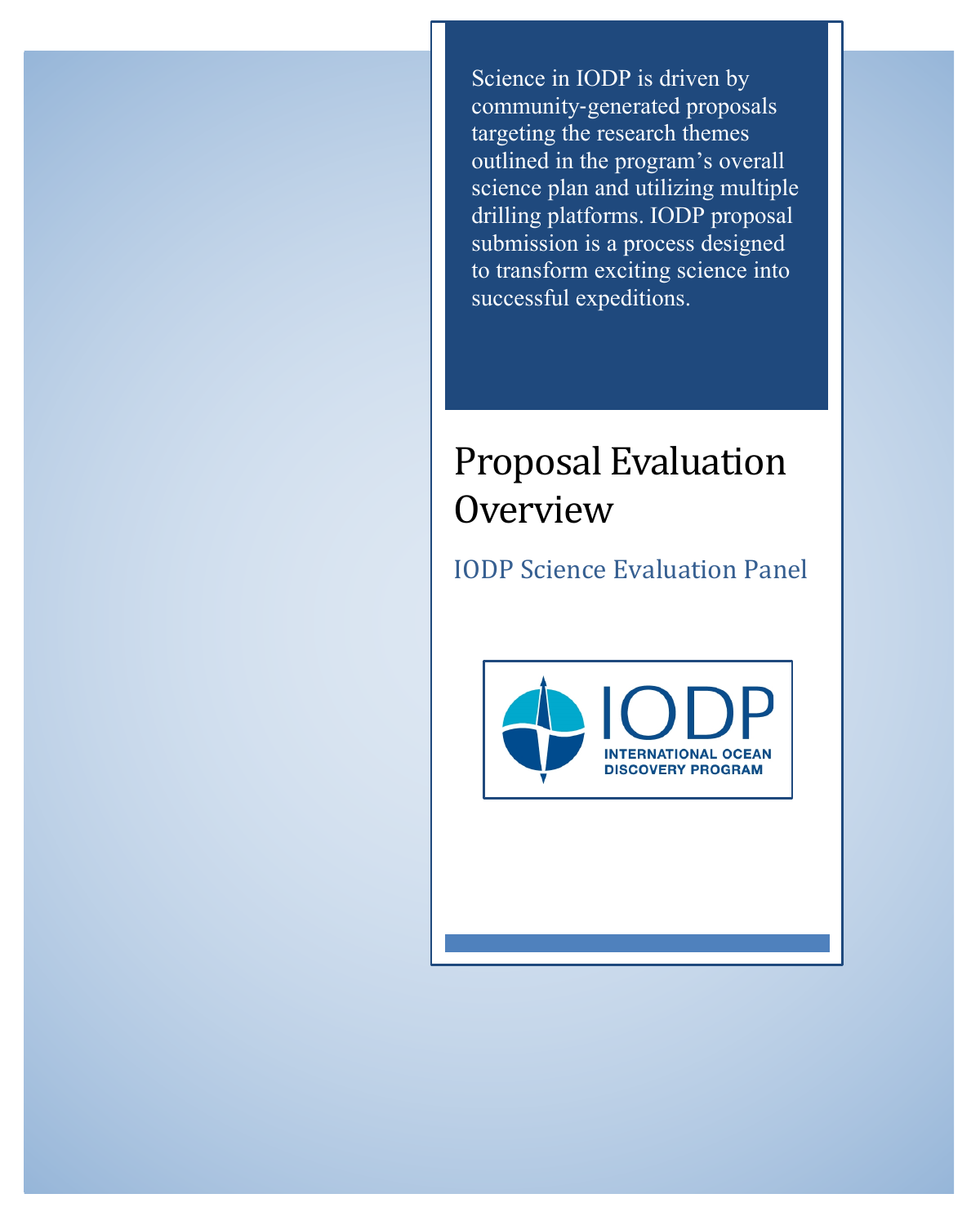## **IODP Proposal Evaluation Overview**

#### **1. Highlights from the SEP Terms of Reference**

The Science Evaluation Panel (SEP) is responsible for selection of the best and most relevant proposals for forwarding to the *JOIDES Resolution* Facility Board (JRFB) or other Facility Boards (FBs).

The SEP also advises the FBs and the IODP Forum on any shortcomings of the proposal pool with respect to themes and challenges of the IODP Science Plan, and makes suggestions for stimulating proposal pressure in those areas.

#### **2. SEP Review Procedures**

Science questions:

- Are the scientific questions/hypotheses being addressed exciting and of sufficiently wide interest to justify the requested resources?
- Will the proposal significantly advance one or more goals of the IODP Science Plan/Science Framework?
- Would the proposal engage new communities or other science programs into the drilling program?

Site questions:

- Based on the data that are presented, can we be reasonably assured that the proponents can achieve their objectives?
- Given the data, are the proposed drill sites in the right locations and to the right depth to achieve the scientific objectives?

Drilling Plan questions:

- Can the scientific objectives be achieved by drilling fewer sites? Is the proposed drilling realistic in time?
- Are the drill sites in the right location and to the optimum depth to achieve the objectives?
- Is the coring and logging (and/or other downhole measurements, monitoring) plan appropriate?
- Are there sufficient alternate sites (at least one per primary site)?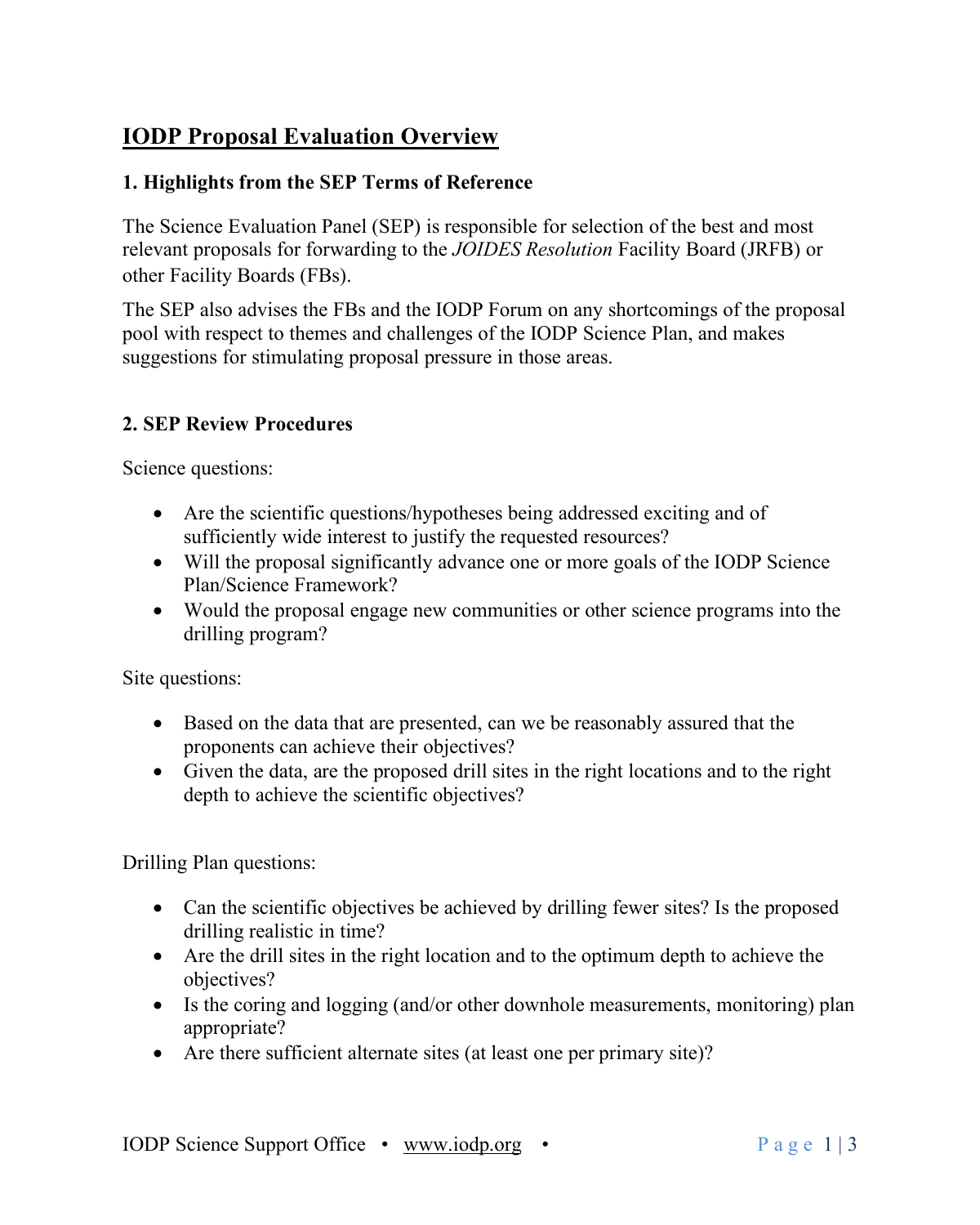#### **3. Proposal External Review criteria**

When SEP deems the proposal ready to send out for external review, the following questions are asked of the external reviewers:

- Assess the overall scientific importance of the proposed project and its likely impact on our understanding of Earth history or Earth processes.
- Identify and evaluate the specific scientific hypotheses behind the proposal.
- Judge the appropriateness of the study area for testing the identified scientific hypotheses.
- Judge the likelihood of success in achieving the stated scientific objectives through the proposed drilling strategy.
- Comment on the qualifications, range of expertise, and level of experience of the proponents.

### **4. Proposal Rating**

Following external review, SEP evaluates the proposal and makes a recommended rating as follows:

**Excellent proposal:** Proposal is exciting, addresses new scientific problems, or will take novel approaches to existing problems that remain unresolved/controversial and considered of wide importance. May challenge existing paradigms, has strong potential for true discoveries and breakthroughs and most likely will open up new avenues of research in the field(s) pursued or even beyond. Should be drilled if at all possible:

- The science proposed is innovative, cutting edge, aims at, or extends beyond the vision of the Science Plan/Science Framework
- Excellent, succinct and carefully planned scientific drilling and research plan
- In all probability, the expedition(s) will be regarded as a major achievement of scientific ocean drilling
- In all probability, the scientific and technical achievements will have important societal impact in one way or another (e.g., application of results, outreach, or public education)

**Good proposal:** Has potential for producing exciting science, and will apply compelling research strategies. Compared to 'Excellent' proposals, 'Good' proposals address more mature scientific problems with less potential for major new discoveries or paradigm changes. They are still highly likely to produce important datasets that can support long-